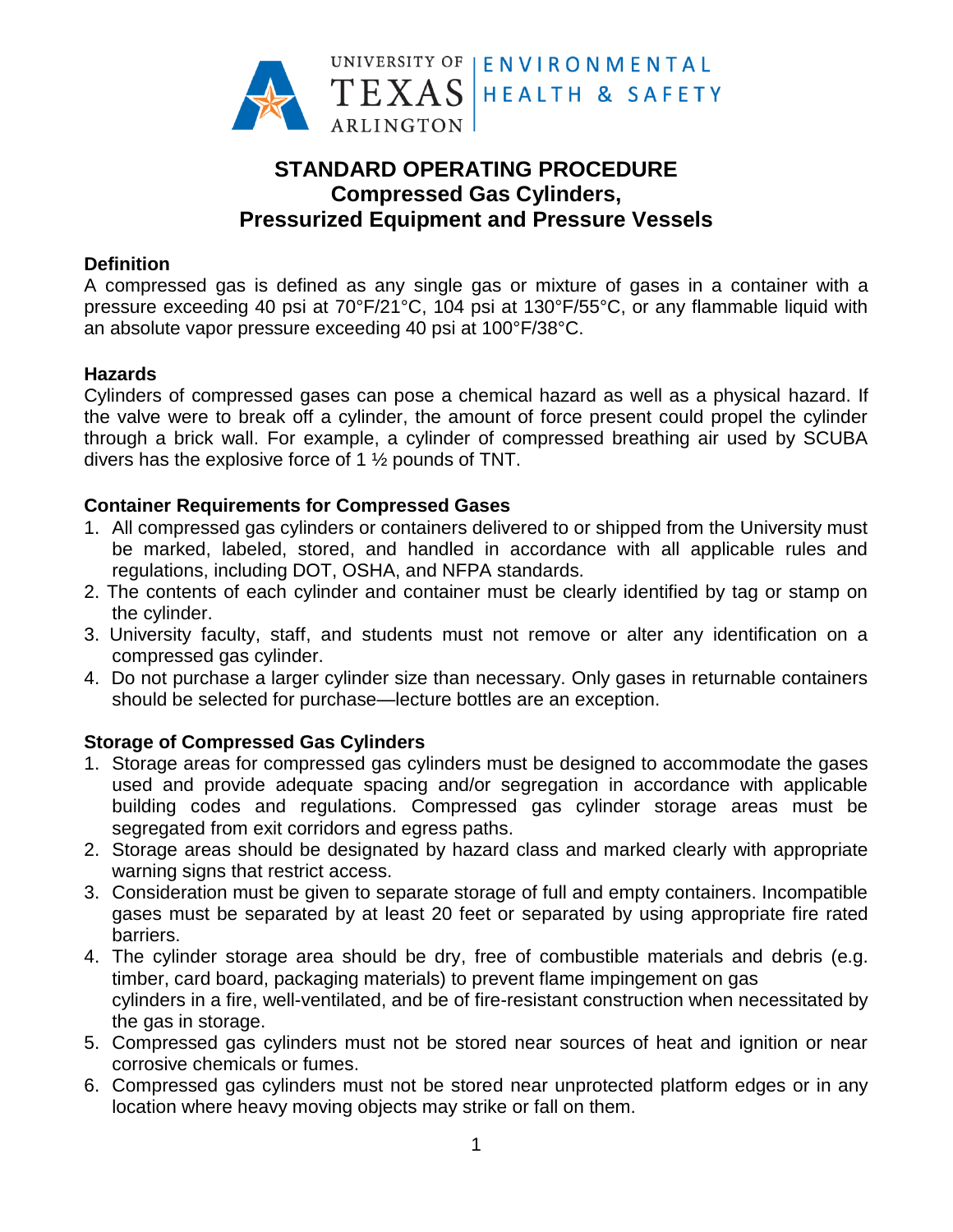

- 7. All compressed gas cylinders (whether empty or full) **must** be secured in an upright position using an approved chain, strap, or floor device to prevent falling. There should be no more than five cylinders per securing device. When small-size cylinders are in use, they shall be attached to a cylinder stand or an apparatus of sufficient size to render the entire assembly stable.
- 8. Approved chains or straps should be secured around the top 1/3 of the cylinder. Securing devices should never be around the neck, regulator, or bottom 1/3 of the cylinder.
- 9. All compressed gas cylinders must be fitted with a protective valve cap or guard while in storage.
- 10.If the use of small non-refillable cylinders (lecture bottles) is unavoidable, they should be secured in a device, cage, or box designed for cylinders 18 inches or smaller.
- 11. Toxic gases (such as  $F_2$ , CO, and  $H_2S$ ) should be stored and used in a chemical fume hood. If this is not feasible, the area of use **must** be equipped with a detection system specific to the toxic gas or inhalation hazard. Refer to the [UTA Standard](http://www.uta.edu/campus-ops/ehs/chemical/docs/SOP-toxic-gas.pdf) Operating [Procedure for Toxic Gas](http://www.uta.edu/campus-ops/ehs/chemical/docs/SOP-toxic-gas.pdf) Use.
- 12.Oxygen should be stored in an area that is at least 20 feet away from any flammable or combustible materials, or separated from them by a noncombustible barrier at least 5 feet high and having a fire-resistance rating of at least 1/2 hour.
- 13.Position all cylinders so that the main valve is always accessible.

### **Safe Handling of Compressed Gas Cylinders**

- 1. Persons handling compressed gas cylinders must:
	- Be familiar with the hazards of the compressed gas.
	- Always use a cylinder cart or other transport device to move cylinders in a secured fashion. **Never** drag a cylinder by valves or caps or roll a cylinder in a horizontal position. Compressed gas cylinders should be transported with the cylinder cap securely fastened.
	- Never use a compressed gas cylinder as a support or door stop.
	- Keep caps on cylinders unless connected to dispensing equipment systems.
	- Never expose cylinders to temperature extremes, direct flame, or heat.
- 2. Never use a gas cylinder that cannot be positively identified. Color-coding is not a reliable way of identifying a gas cylinder because the colors can vary from supplier to supplier.
- 3. Empty compressed gas cylinders must be:
	- Closed.
	- Secured at all times.
	- Labeled to indicate "empty."
- 4. Regulators control the rate at which gas is delivered from the cylinder so the gas may be used safely. Never discharge a gas without the use of a regulator. Compressed gas piping, regulators, and flow control equipment must be:
	- Compatible with the chemical and physical properties of gas.
	- Capable of withstanding gas supply pressures.
	- Installed and operated by trained and qualified persons familiar with the specific hazards of the gases in use.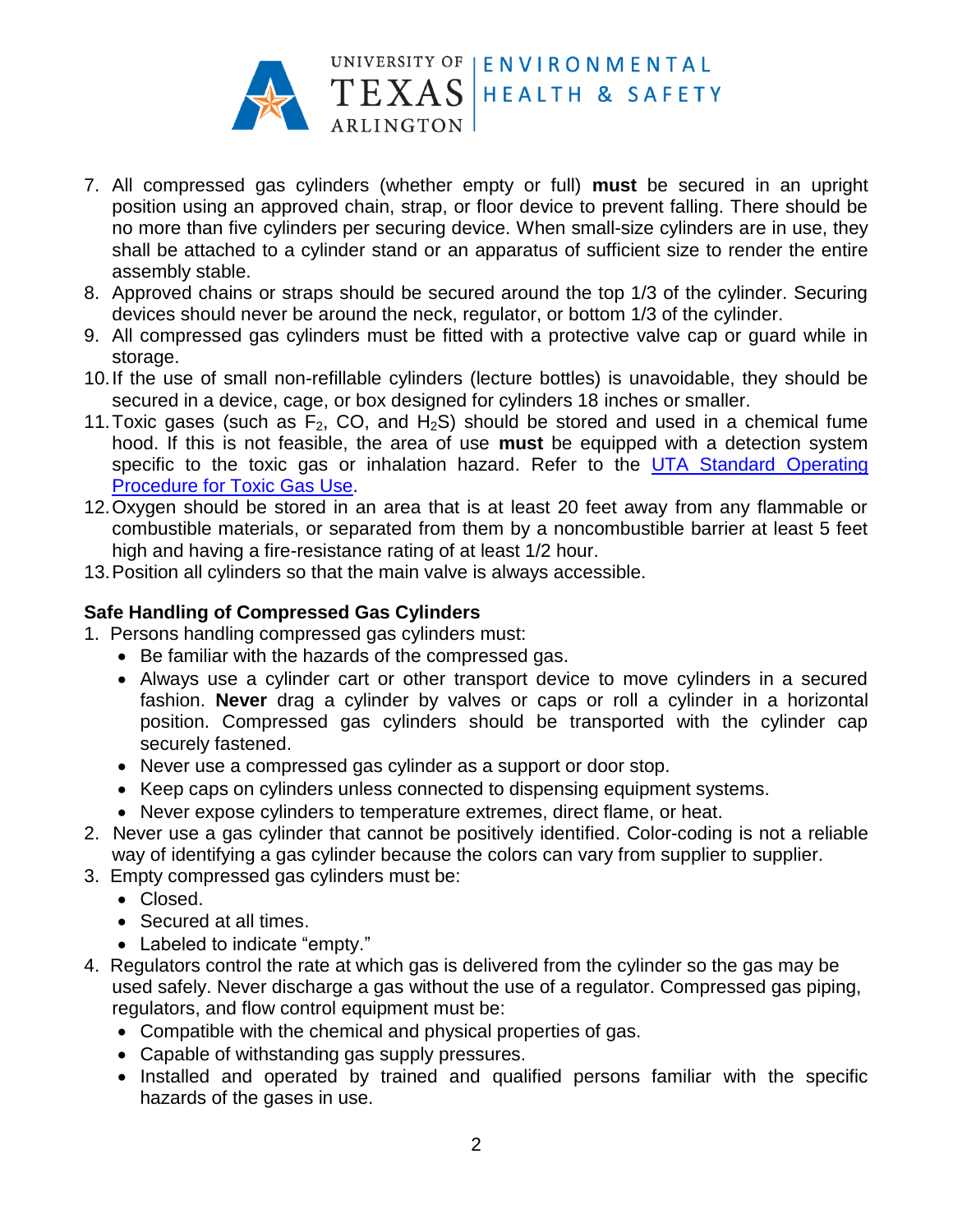

- Grounded to minimize sparks due to static discharge when using flammable gas.
- Provided with a means for safely purging the system and devices to prevent backflow of gases or liquids into the gas storage cylinders when using hygroscopic corrosive gases, such as anhydrous HCl.
- 5. Always use the appropriate regulator on a cylinder.
	- If a regulator will not fit a cylinder's valve, replace the cylinder, not the regulator.
	- Do **not** ever attempt to adapt or modify a regulator to fit a cylinder for which it was not designed. Regulators are designed to fit only specific cylinder valves to avoid improper use.
- 6. Inspect regulators, pressure relief devices, valves, cylinder connections, and hose lines frequently for damage.
- 7. Do not use oil or grease on any cylinder component of an oxidizing gas because a fire or explosion can result.
- 8. Never transfer gases from one cylinder to another.
	- The gas may be incompatible with the residual gas remaining in the other cylinder.
	- The gas may be incompatible with the material of which the cylinder is made.
- 9. Never completely empty cylinders.
	- Leave approximately 25 psi of pressure.
	- This will prevent any residual gas in the cylinder from becoming contaminated.

## **Emergency Procedures for Compressed Gas Cylinders**

- 1. Personnel should be aware of common emergency situations involving compressed gases and their associated hazards, such as:
	- An unsecured cylinder may tip and become damaged in a manner that the release of internal pressure can cause the cylinder to become a dangerous high-speed projectile.
	- A fire threatening the cylinder can cause a rupture or explosion.
	- A flammable gas leak can cause a buildup of explosive gases.
	- A leak can cause high concentrations of gas that exceed safe breathing levels or an inert gas leak can cause an oxygen-deficient atmosphere that is a threat to life safety.
	- An unplanned chemical reaction may cause a cylinder rupture or explosion of apparatus.
- 2. Fires involving compressed gas cylinders should be handled with extreme caution.
	- Do not take unnecessary risks to save equipment—evacuate the area.
	- Only when safe to do so, release pressure in affected pipelines and shut off equipment prior to evacuation.
	- If safe to do so, shut off gas supply to ignited flammable gas leaks or allow fire to burn out while controlling the ignition of surrounding materials.
	- Never attempt to extinguish a flammable gas leak without stopping the flow of gas.
	- Any compressed gas cylinder involved in a fire must be taken out of service and returned to the supplier.